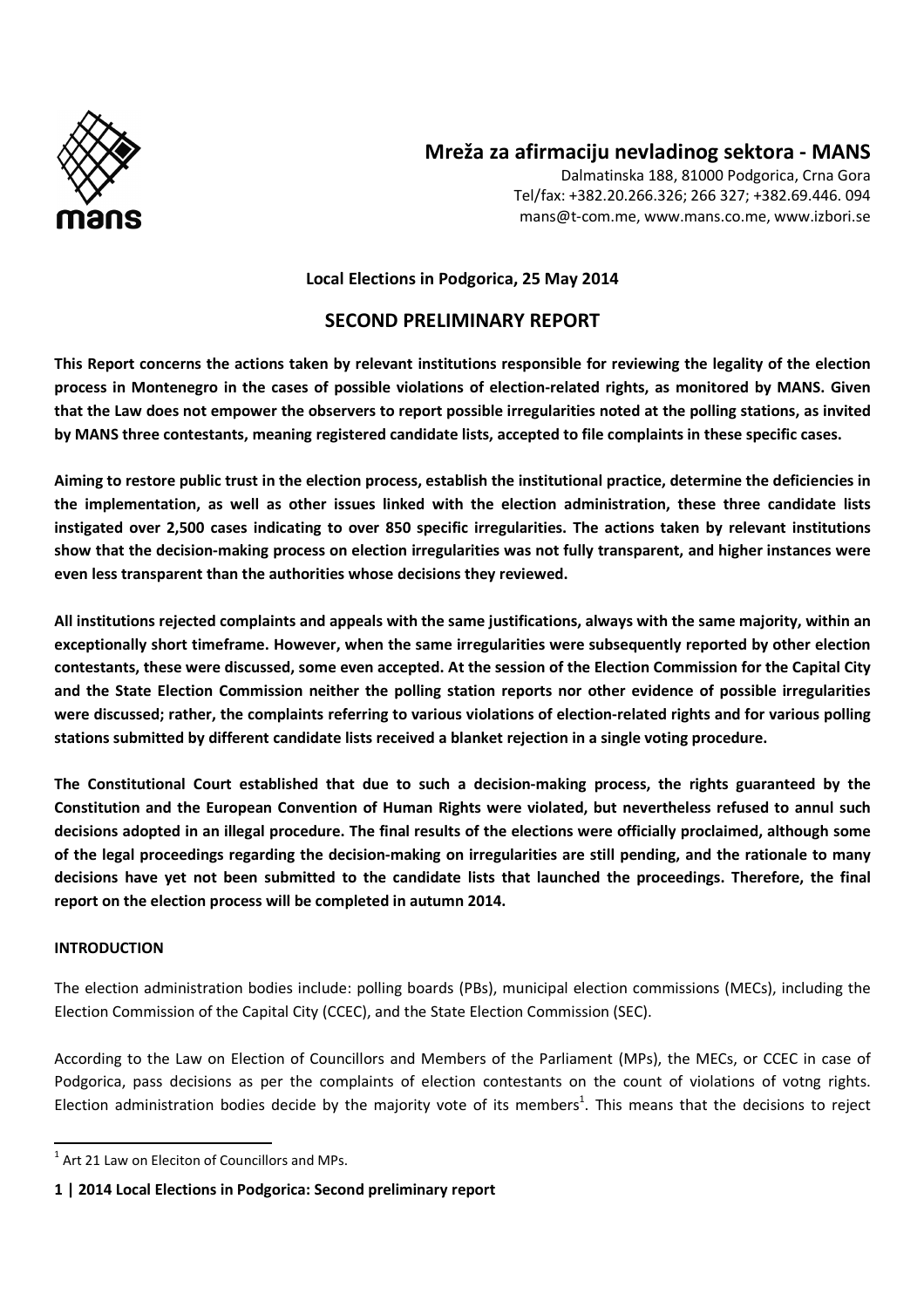complaints must be supported by the majority votes of MEC or CCEC or SEC members. Otherwise, if the decision is not made with the required majority within the stipulated 24 hour deadline, the complaint is regarded as accepted.<sup>2</sup>

The members of MECs are at the same time authorised representatives of the parties taking part in the work of the local parliament proportionally to their strength, as well as the representatives of all registered candidate lists<sup>3</sup>.

The election contestants and citizens whose electoral rights have been violated have the right to file complaints within 72 hours from occurrence.

Complaints against MECs decisions rejecting or dismissing complaints may be filed with the SEC by original complainants within 72 hours from receiving the decision.

Finally, in case the SEC would reject or dismiss complaints, the complainants have the right to lodge an appeal with the Constitutional Court within 24 hours from receiving the decision. The Constitutional Court is obliged to take the decision within 48 hours, but unlike the SEC or MECs, the appeal is not regarded as accepted in case of failing to observe this deadline.

The law does not set any deadline within which either the MECs, the SEC or the Constitutional Court are to provide the rationale for their judgments and deliver it to complainants/appellants.

The Law does not empower observers to report irregularities; hence, the institutional practice in this respect is very modest, since political actors rarely file specific complaints, even less so the individual voters. Nevertheless, following each elections the contestants would insist that numerous irregularities took place, most frequently never processed.

Aiming to increase trust in the election process and build the institutional practice in election administration bodies, MANS asked all political parties to file complaints regarding the irregularities noted at polling stations by our observers. Before the elections, four parties accepted that, but the actual complaints were filed by three election contestants<sup>4</sup>.

MANS legal team drafted over 2,500 complaints for three candidate lists addressing over 850 irregularities noted. The complaints predominantly concerned the local elections in Podgorica held on 25 May 2014, with around one hundred complaints filed for repeated casting of votes at several PBs<sup>5</sup> in Podgorica and Danilovgrad on 8 June 2014.

# **A) ELECTION COMMISSION OF THE CAPITAL CITY**

# **A1) Decision-making of the CCEC**

 $\overline{\phantom{0}}$ 

The Capital City Election Commission (CCEC) rejected all complaints regarding possible irregularities at the elections held on 25 May at the two sessions observed by MANS.

## **2 | 2014 Local Elections in Podgorica: Second preliminary report**

 $^2$  Art 109 para 3 and Art 110 para 2 of the Law on Election of Councilors and MPs.

 $3$  The Municipal Election Commission is composed of a chair, a secretary, five permanent members and one authorized representative of each registered candidate list.

 $4\degree$ The complaints of irregularities noted by MANS were filed by the Albanian Coalition – Civic Initiative, the Democratic Front, and the Positive Montenegro, while the Socialist People's Party decided against filing such complaints.

<sup>&</sup>lt;sup>5</sup> Casting votes was repeated at the polling stations Primary School "Đoko Prelević" Ubli – PJ Koći, Primary School "29. novembar" Dinoša (A-K) and Primary School "29. novembar" Dinoša (L-Š) in Podgorica, and at polling stations "Kujava", "Gostilje" and "Lazine" in Danilovgrad.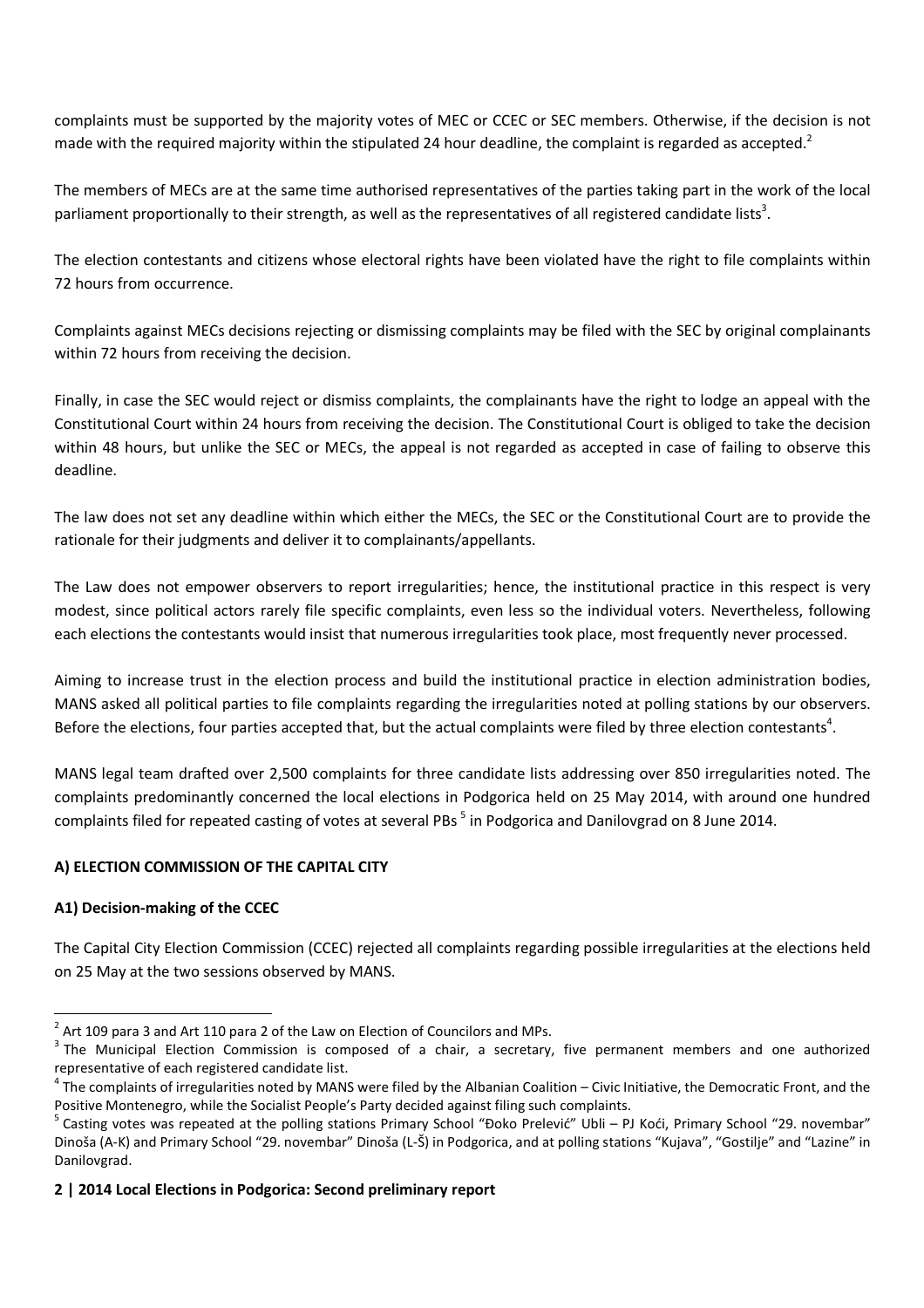At the beginning of the first CCEC session, the motion of its chair that examination of PB polling station reports and other documents to substantiate complaints is to be done only if any of the CCEC members would specifically request that. However, it never happened.

At the same session, the CCEC first considered individual complaints, but soon, following the chair's proposal, it was decided to move to "group voting". It actually meant that the CCEC rejected all complaints "filed before 18.00" with a single decision, and with the subsequent decision rejected all complaints filed that day "until 22.00". Thus, the CCEC had blanket rejection of over 1,500 complaints involving different PBs and various types of infringements filed by different electoral contestants.

At the second session held on 28 May, the CCEC rejected another 900 or so complaints. This time, they passed three "group decisions", but now not based on the time when these complaints were filed, but based on who filed them. Thus, thanks to majority votes of the CCEC, all complaints filed by one election contestant were rejected in a package, regardless on which PB or type of infringement it referred. Or in figures, at that session each complaint was on average dealt with in less than three seconds.

The minutes of these sessions are still not publicly available, although the minutes of sessions held later were published<sup>6</sup>.

The Law on Election of Councillors and MPs does not envisage the possibility for complaints addressing different types of infringements and different PBs to be decided jointly. However, neither the law itself nor the implementing legislation actually elaborates such method of work and decision-making for the MECs.

## **A2) CCEC decisions**

 $\overline{\phantom{0}}$ 

The decisions that CCEC delivered to complainants differ radically from the method of reaching the decision followed at the actual session. Firstly, the CCEC chair subsequently compiled several conclusions to join several complaints filed by different election contestants on the count of varied infringements at different PBs without having previously informed the CCEC members at the session.

The decisions state that the CCEC inspected the PB polling station reports and thus established these were signed by PB members without objections, and thus concluded there were no irregularities noted at these PBs. As previously stated, no polling station report was ever inspected at the CCEC sessions, following the chair's proposal supported by the majority of members.

One of the examples where the  $CCEC<sup>7</sup>$  adopted the decision to join cases refers to the complaints filed by Positive Montenegro (23), the Democratic Front (18) and the Albanian Coalition – Civic Initiative (9 complaints). The CCEC decision states that all complaints concerning the infringements upon election-related rights involving 18 different PBs were rejected<sup>8</sup>. The CCEC, however, never provided any reasoning for rejecting these complaints. It is particularly interesting that the joined cases contained allegations of different infringements. Thus, in a single go, they decided on

 $^6$  MANS requested those minutes invoking the Free Access to Information Law, and the same route will be followed by the election contestants as complainants. Should these be obtained before the final report is published, they will be specifically analysed.  $7$  CCEC Decision ref. no. 1613/14 dated 28 May 2014.

<sup>&</sup>lt;sup>8</sup> At PBs designated as: 87, 63-A, 87-A, 20, 66-A, 64, 72-B, 11-A, 23, 60, 39-B, 86, 107, 39-A, 100, 20-B, 61-B and 98.

**<sup>3 | 2014</sup> Local Elections in Podgorica: Second preliminary report**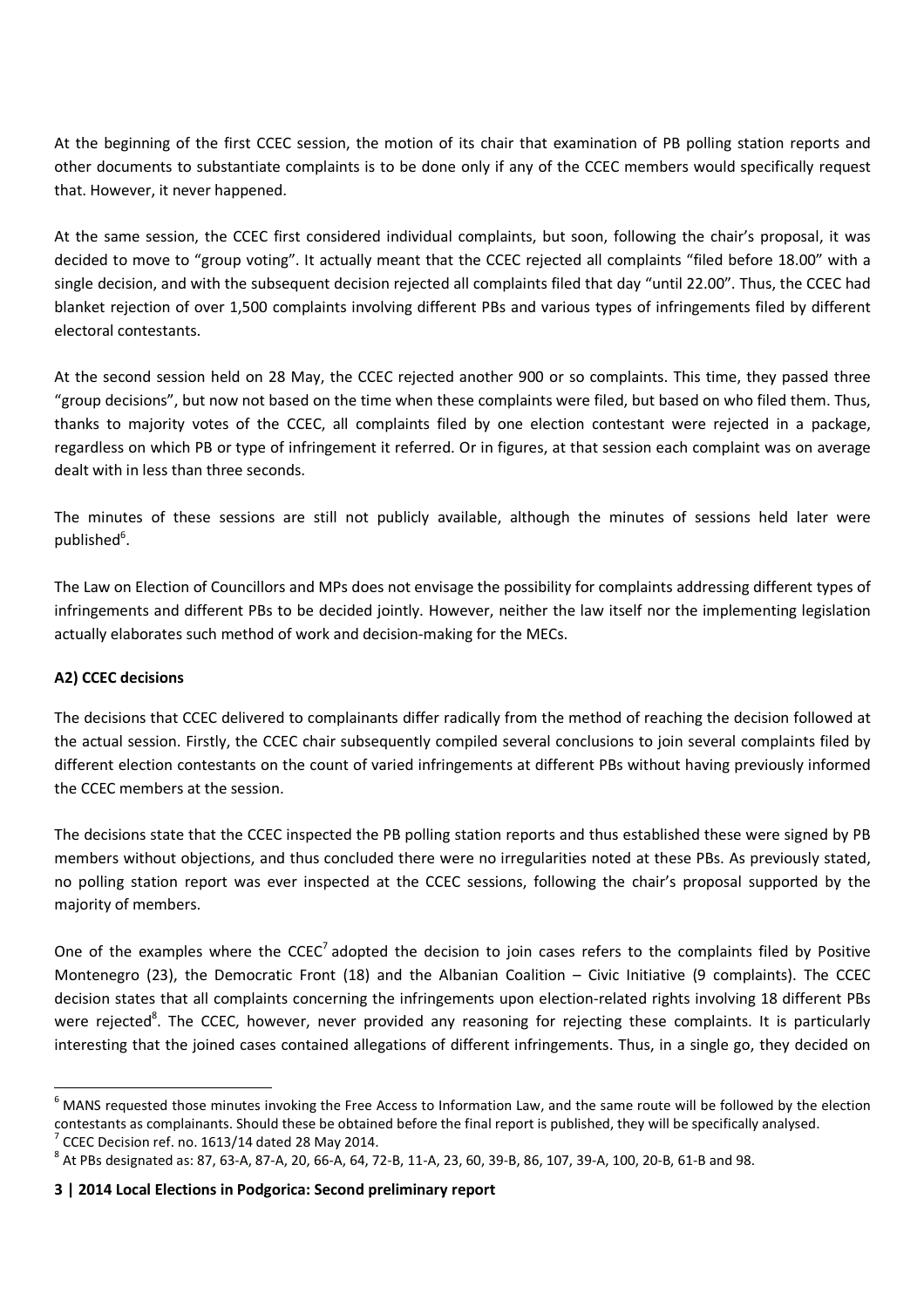allegations of irregularities in preparation of the polling station and the PB for casting votes, deficiencies of joint candidate lists, election materials, breaches of voting procedures, mobile voting, and violations regarding closing of polling stations and ballot count.

## **A3) Conflict of interests for CCEC members**

The CCEC also decided on complaints regarding the alleged polling station irregularities caused by the CCEC members proper.

The first set of cases refers to the CCEC chair who, at the session deciding as per complaints alleging infringements o voting rights stated his party was keeping parallel records of the voters who cast votes and that such conduct is legitimate<sup>9</sup>.

The Law on Election of Councillors and MPs expressly prohibits any parallel records of voters who cast ballots<sup>10</sup>. The PB rules of procedure define the polling station as the room where ballots are cast with the accompanying yard<sup>11</sup>. The Law expressly prohibits the use of electronic communication means, such as cell phones, to prevent keeping records, or the stay of persons who have no election administration rights or duties at the polling station<sup>12</sup>.

The purpose of this ban of keeping parallel records is to prevent the unlawful influence on voters either to cast or not to cast votes, or to prevent any influence on the free will of voters to decide whether to exercise their right and if yes, who for. The exercise of pressure on voters is a criminal offence under the Criminal Code<sup>1314</sup>.

Most of the irregularities reported by MANS observers referred to keeping unlawful parallel records by the PB members, but also by the persons located at the polling station proper or in its vicinity.

The CCEC chair, who previously stated the political party he is affiliated to was keeping parallel records of voters, voted on all complaints concerning that issue.

In addition, the CCEC decided also on the complaint regarding the physical assault on the observer for reporting irregularities at a polling station, for which a CCEC member was suspected. This member was not exempted from deciding in the case involving himself nor has such a possibility ever been considered<sup>15</sup>.

l

<sup>&</sup>lt;sup>9</sup> The CCEC chair is Srđan Raičević, a representative of the Democratic Party of Socialists (DPS).

 $10$  Art 71a para 2 reads "PB member and persons monitoring the work of election administration bodies are prohibited during the casting of ballots to keep any records at the polling station of voters who cast votes, or to use a copy of the voter list or any other ancillary voter records".

<sup>&</sup>lt;sup>11</sup> Item 2 para 1 of the Rules on Definition of and Arrangements at Polling Stations and Measures to Ensure Secrecy of Ballot reads: "The building where ballots are cast and its yard are regarded as the polling station".

 $12$  Art 71a and 72 of the Law on Election of Councillors and MPs.

<sup>&</sup>lt;sup>13</sup> The Criminal Code in Art 186 sets forth the fine or up to three years imprisonment sentence for whoever influences a citizen to cast or not to cast ballot, or to vote for a specific candidate or a candidate list. In case this offence is committed by a PB member or other persons with official duties in the election process, it is punishable by imprisonment ranging between three months and five years. In the same Article, the Criminal Code envisages a fine or imprisonment up to one year for whoever calls a voter regarding casting of votes or demands to state how he cast ballot, or why he did or did not cast ballot.

<sup>&</sup>lt;sup>15</sup>One of the CCEC members is the Chef Administrator of the Capital City, Željko Vuković, who at the election day physically assaulted the NGO MANS observer Anđela Nicović, who drew attention to the fact that the invisible ink whose expiry date has passed was unlawfully used at a PB. MANS fled a criminal report, and complaints with the CCEC due to the interruption of ballot casting at the polling station and preventing proper marking of voters who already casted ballots.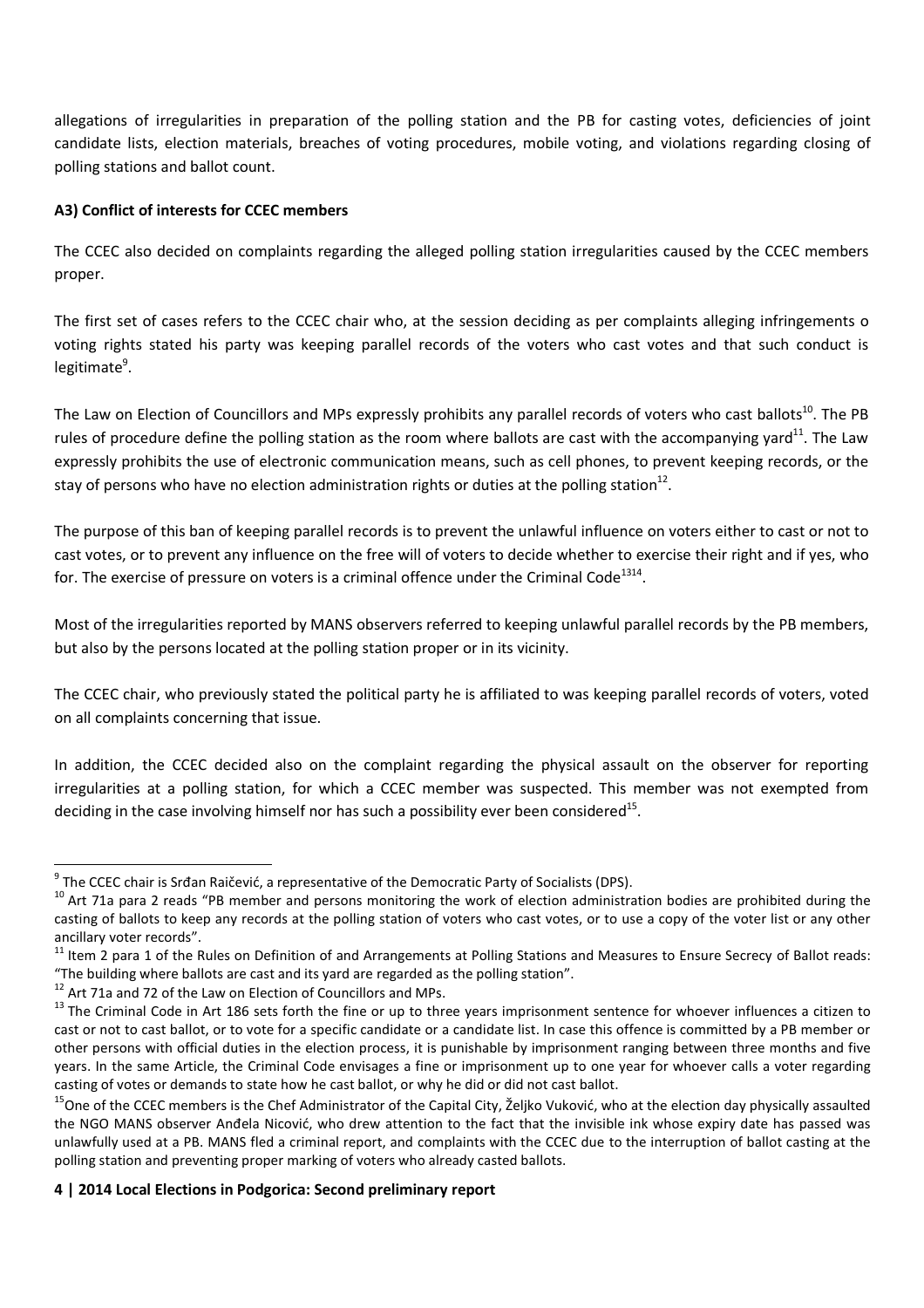#### **A4) Physical assault at the CCEC premises**

Given extremely short deadlines for passing the CCEC decisions, and the actual number of complaints and possible irregularities, MANS filed the same complaints for the three election contestants in stages to facilitate the work of the CCEC by not being obliged to establish facts for equal cases three times<sup>16</sup>.

Since the legal team of MANS drafted all complaints and took care of the deadlines and of all means of redress, after the complaints were signed by the three candidate lists, our logistic team would take all the complaints and file them with the CCEC simultaneously.

In the first stage, our logistic team had no problems in filing the complaints on behalf of all candidate lists.

However, when the representatives of MANS attempted to file the second batch of complaints, the CCEC staff refused to accept the complaints without the presence of the representatives of candidate lists that signed them.

The Constitution of Montenegro envisages that everyone has the right to file complaints, and then the state authorities, in terms with the law, decide whether the complaint was filed by an authorised complainant. Still, no law stipulates the obligation of filing the complaint in person or by third parties authorised by the complainant nor has such practice ever been recorded with state administration authorities. Furthermore, the Criminal Code envisages sanctions for responsible persons in state authorities if acting contrary to these provisions.<sup>17</sup>

Despite the calling upon the constitutional and legal provisions, the CCEC administration refused to accept the complaints. MANS representatives attempted to document this irregularity by recording it with their cell phones only to be physically assaulted by one member of the CCEC staff, and then locked in the CCEC premises. It was only after the police was called that MANS staff were enabled the freedom of movement and the promises were unlocked.

The second batch of complaints was filed without problems, with policy protection and in the presence of the CCEC Chair and Secretary, after having talked to the Chair of the State Election Commission.

The deadline for submission of complaints to CCEC expired at 5 o'clock in the morning for those irregularities that occurred while preparing the polling stations for opening<sup>18</sup>. When MANS staff, escorted by the police, attempted filing the last batch of complaints before the expiry of the deadline, the CCEC was closed. It was not opened even at the request of police officers although it was evident the staff were inside. The filing of these complaints was delayed, but were not dismissed on this ground, but in package with others, as explained in the previous section.

 $\overline{\phantom{0}}$ 

<sup>&</sup>lt;sup>16</sup> As already stated, MANS prepared the same complaints for three candidate lists to prevent them from being abused for particular political interests.

 $17$  Article 177 of the Criminal Code of Montenegro reads: "(1) Anvone who prevents another person from exercising his right to file a request, application, action, lodge a complaint, objection, other legal remedy or any other filing, shall be punished by a fine or a prison term up to one year. (2) Where the offence under para. 1 above was committed by a public official while acting in his official capacity, he shall be punished by a prison term up between three months and three years".

<sup>&</sup>lt;sup>18</sup> Item 1.2 paragaph 1 of the PB Rules of Procedure sets forth: "Polling Board (permanent members and authorised representatives of registered candidate lists) is obliged to arrive at the polling station at 5:00 o'clock (two hours before opening of the polling station at the election day). All unauthorised persons shall be removed from the polling station".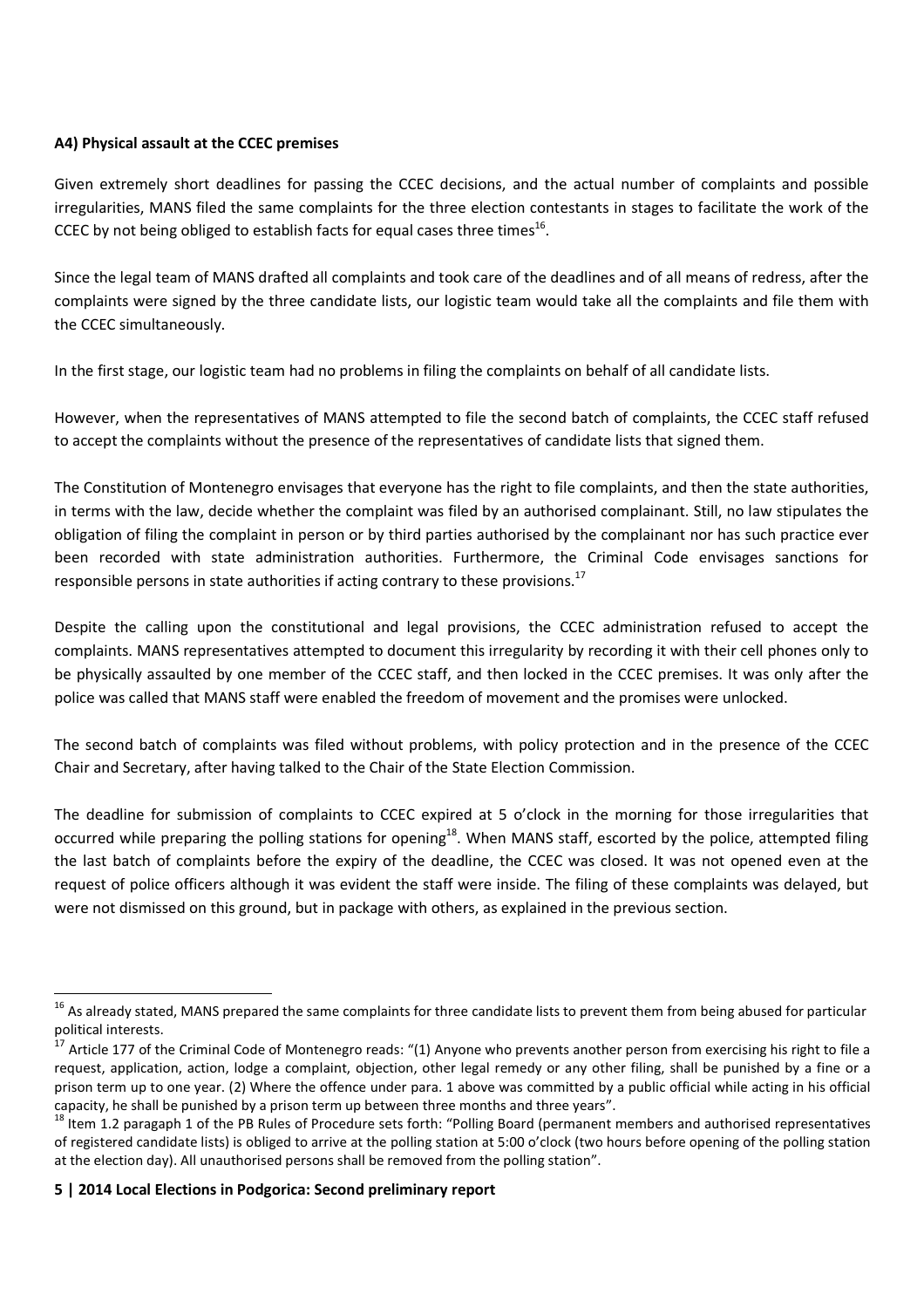#### **B) STATE ELECTION COMMISSION**

#### **B1) Decision-making**

At the beginning of the first State Election Commission (SEC) session held on 31 May 2014, it was decided by the majority vote of the SEC members to close the session for the public. The Law on Election of Councillors and MPs envisages that the work of the election administration bodies is public<sup>19</sup>.

A complaint filed by the Democratic Party of Socialists (DPS) was discussed at this session, and SEC voted twice on the same issue. Adequate majority for decision-making was not secured during the first vote. As already stated, the law is explicit in saying that in case of failure to reach the decision, the complaint is regarded as accepted, hence, after the adjournment, the SEC repeated the vote this time with the adequate majority to reject the complaint.

A day later, on 1 June Dan 2014, the second SEC session was held, deciding on complaints lodged by MANS observers. At that session, two SEC members nominated on behalf of DPS reasoned the complaints filed by the Democratic Fund, the Positive Montenegro and the Civic Initiative, and then called for rejection, put for vote by the SEC. Thus, all complaints prepared by MANS observers discussed at that session were rejected, without inspection of the PB polling station reports or any other data and documents annexed to the complaints.

Asked by MANS observers about the principle for selecting "rapporteurs" in different cases, whether it involved any internal procedure or SEC decisions to that effect, SEC called a separate session to adopt the operational procedures. It was agreed on this session to work in the so-called "mini working groups" to discuss the materials and evidence outside the SEC sessions. The SEC Rules of Procedure set forth that SEC is to operate and pass decisions in plenary sessions, and to discuss complaints and other matters related to the election process in sessions.

At the next SEC session, several members acted as rapporteurs and stated only the information on the number of complaints, the date of filing and the complainants, noting then there were no grounds to accept the complaints. Without any discussion or inspection of evidence, the SEC Chair<sup>20</sup> acted identically in every single case and proposed to pass the decision to reject the complaint. In each case the split of votes was equal, nine SEC members would vote for rejection, and two for acceptance. The same happened to all other complaints regarding the irregularities noted by MANS observers decided upon at SEC sessions.

Following this methodology, the SEC discussed and decided, on average, upon two complaints a minute.

## **B2) SEC decisions**

 $\overline{\phantom{0}}$ 

As already noted, SEC rejected without discussion all complaints filed by three candidate lists for all irregularities noted by MANS observers. However, SEC accepted some complaints of other complainants regarding the very same irregularities noted by MANS observers that were previously, without any discussion, rejected by SEC<sup>21</sup>.

<sup>&</sup>lt;sup>19</sup> Art 22 Law on Election of Councillors and MPs.

<sup>&</sup>lt;sup>20</sup> The SEC Chair is Ivan Kalezić, a DPS member.

<sup>&</sup>lt;sup>21</sup> The example of the Socialist People's Party, whose complaint was accepted, and casting votes repeated at 3 polling stations in Podgorica.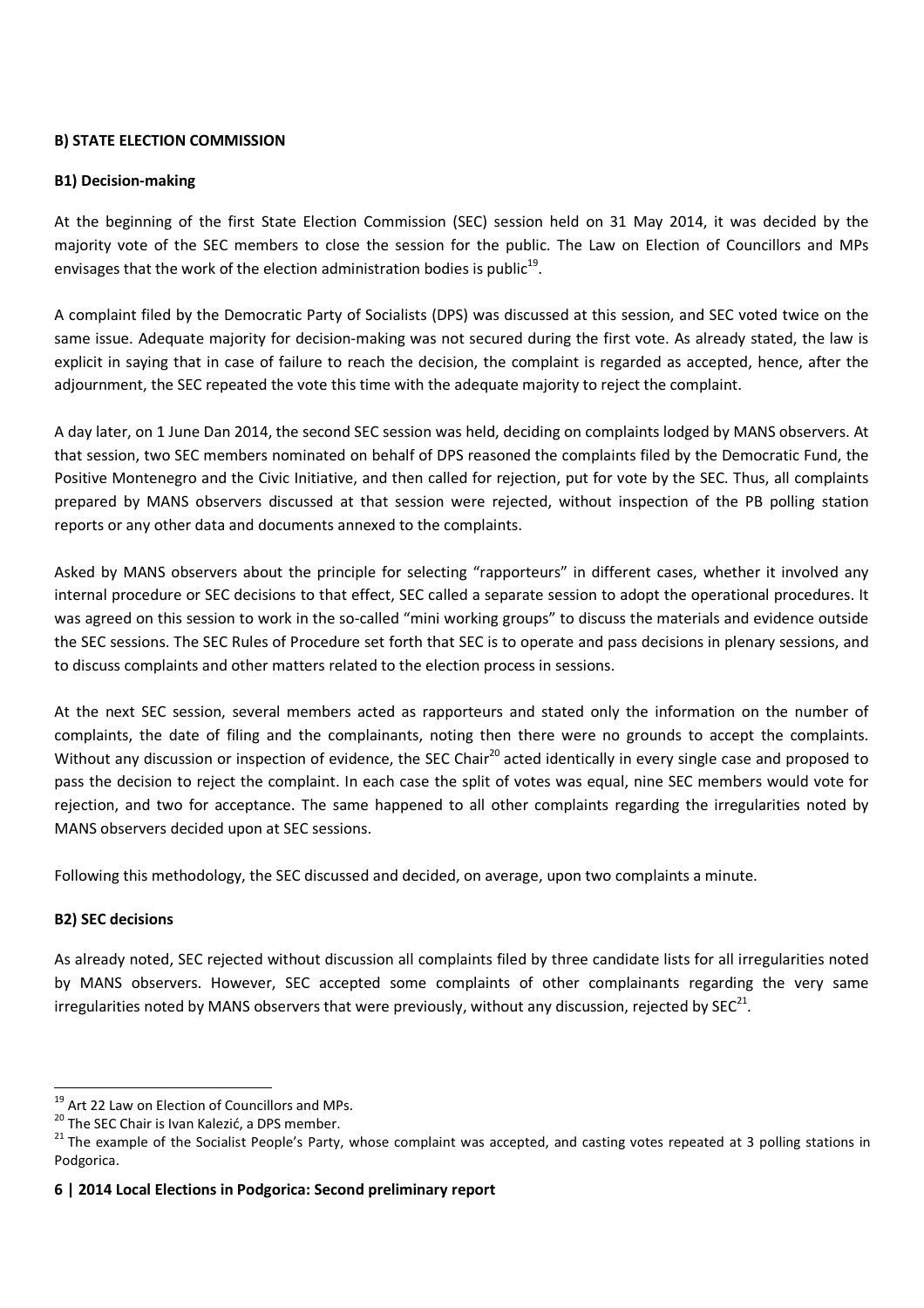In the decisions passed as per the complaints, SEC stated it inspected the challenged CCEC decisions, the complaints and the PB polling station reports, and established that no infringements or irregularities were noted at those polling stations, hence found the complaints unfounded. Nowhere did SEC state even the alleged infringement on the count of which the complaint was filed, nor discussed any proposed piece of evidence.

As already stated, MANS observers were prevented from monitoring the SEC work in "mini working groups", and there was no discussion in sessions when decisions were passed, nor any examination of accompanying documents to which SEC referred. The minutes of such SEC sessions were not publicly available at the time of this report.

Another problem referred to the fact that it took SEC eight days to come up with the first documents in which they justified their decisions and deliver them to complainants. The Law sets no deadline by which SEC would be obliged to do so, saying only that the deadlines for other means of redress start running with the receipt of such decisions.

In addition, SEC decided on the legality of CCEC's decision to join cases. Initially, without any discussion, SEC rejected MANS appeals against the conclusions to join cases, noting their lack of competence in that matter since it did not involve violation of electoral rights; however, the legal advice at the end of such decisions instructed that their decisions might be challenged before the Constitutional Court in the procedure for electoral right infringements.

The Constitutional Court annulled such SEC decisions and ordered them to decide on the merits of such cases $^{22}$ . In the new decisions, SEC accepted its jurisdiction, but still rejected the appeals as unfounded. Still, they gave the same reasoning as the first time that the methodology of deciding upon complaints on alleged electoral process violations does not involve electoral rights "nor has such a document prevented protection of electoral rights for complainants, and thus could not have had an impact on the exercise of electoral rights under the Law on Election of Councillors and MPs"<sup>23</sup>. At the time of this report, the proceedings on this ground are still pending.

## **C) CONSTITUTIONAL COURT**

The final say in the protection of electoral rights rests with the Constitutional Court of Montenegro<sup>24</sup>, which rejected all appeals of all three candidate lists concerning the irregularities noted by MANS observers. MANS observers were not allowed to monitor the Constitutional Court sessions, thus we are unaware of the methodology followed.

Not even fifteen days after the first Constitutional Court decision was passed did the complainant receive any written reasoned decision, and the Law is silent as regards any deadlines for doing so.

As regards the decisions as per appeals regarding joining of cases, the Constitutional Court, as already noted, accepted them and returned to the SEC for repeated decision. In its decision, the Constitutional Court stated that redress may be sought "against all decisions, acts or omissions, etc, and not only against the decisions of municipal election commission dismissing or rejecting the complaint". Finally the Constitutional Court noted:

"With its arbitrary interpretation of the procedural legislation, the State Election Commission has, in the opinion of the Constitutional Court, violated both the constitutional and the convention right to an effective remedy of the complainants, guaranteed by the provisions of Art 20 of the Constitution and Art 13 of the European Convention.

l

**7 | 2014 Local Elections in Podgorica: Second preliminary report**

 $22$  More details in Section D concerning the Constitutional Court.

<sup>&</sup>lt;sup>23</sup> Quote from a SEC decision.

<sup>&</sup>lt;sup>24</sup> Art 110 para 2 of the Law on Election of Councillors and MPs